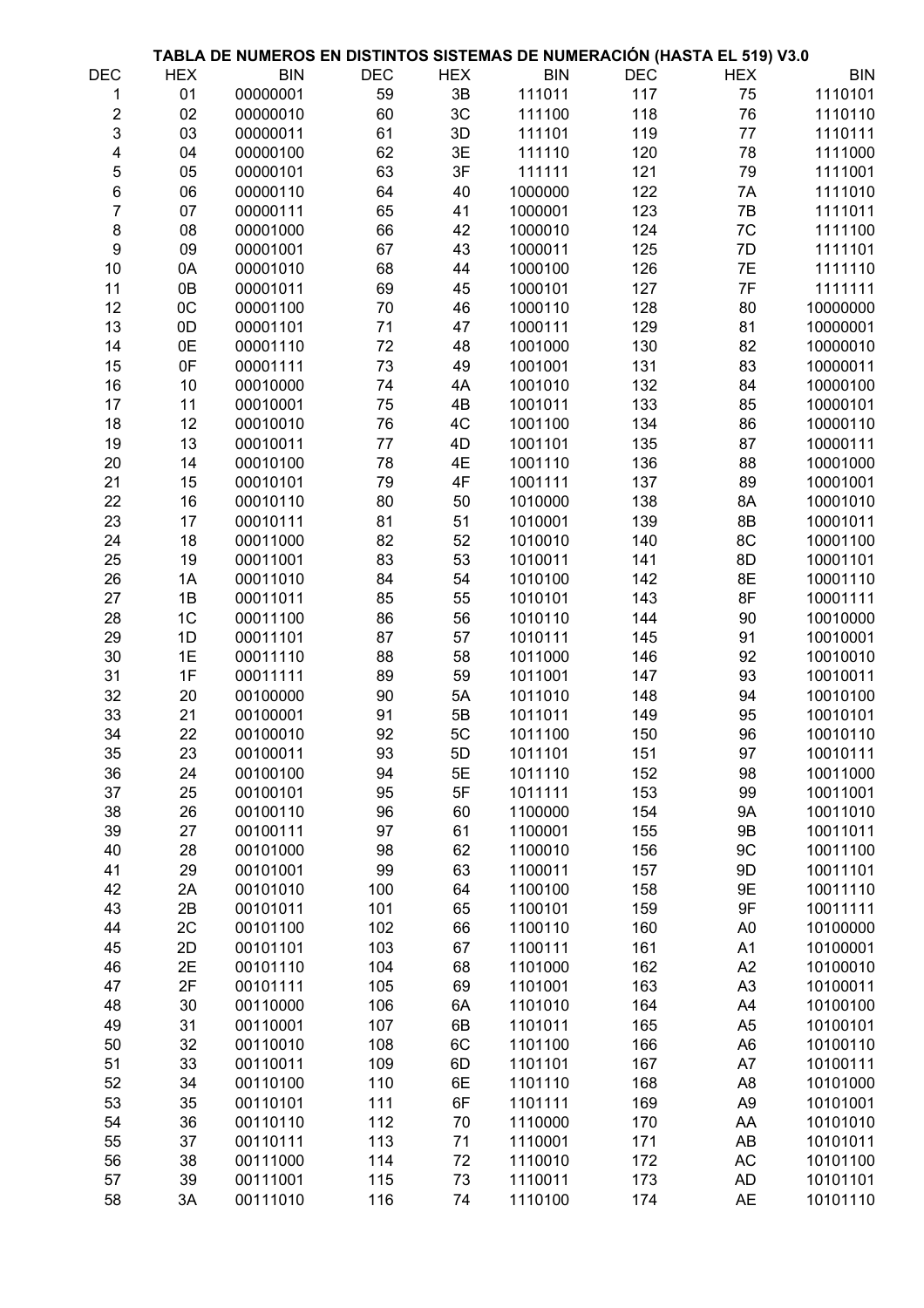| DEC        | <b>HEX</b>                       | <b>BIN</b>           | DEC        | <b>HEX</b>     | <b>BIN</b>             | DEC        | <b>HEX</b> | <b>BIN</b>             |
|------------|----------------------------------|----------------------|------------|----------------|------------------------|------------|------------|------------------------|
| 175        | AF                               | 10101111             | 231        | E7             | 11100111               | 287        | 11F        | 100011111              |
| 176        | B <sub>0</sub>                   | 10110000             | 232        | E8             | 11101000               | 288        | 120        | 100100000              |
| 177        | <b>B1</b>                        | 10110001             | 233        | E <sub>9</sub> | 11101001               | 289        | 121        | 100100001              |
| 178        | B <sub>2</sub>                   | 10110010             | 234        | EA             | 11101010               | 290        | 122        | 100100010              |
| 179        | B <sub>3</sub>                   | 10110011             | 235        | EB             | 11101011               | 291        | 123        | 100100011              |
| 180        | <b>B4</b>                        | 10110100             | 236        | EC             | 11101100               | 292        | 124        | 100100100              |
| 181        | B <sub>5</sub>                   | 10110101             | 237        | ED             | 11101101               | 293        | 125        | 100100101              |
| 182        | B <sub>6</sub>                   | 10110110             | 238        | EE             | 11101110               | 294        | 126        | 100100110              |
| 183        | B7                               | 10110111             | 239        | EF             | 11101111               | 295        | 127        | 100100111              |
| 184        | B <sub>8</sub>                   | 10111000             | 240        | F <sub>0</sub> | 11110000               | 296        | 128        | 100101000              |
| 185        | B <sub>9</sub>                   | 10111001             | 241        | F <sub>1</sub> | 11110001               | 297        | 129        | 100101001              |
| 186        | BA                               | 10111010             | 242        | F <sub>2</sub> | 11110010               | 298        | 12A        | 100101010              |
| 187        | <b>BB</b>                        | 10111011             | 243        | F <sub>3</sub> | 11110011               | 299        | 12B        | 100101011              |
| 188        | BC                               | 10111100             | 244        | F4             | 11110100               | 300        | 12C        | 100101100              |
| 189        | <b>BD</b>                        | 10111101             | 245        | F <sub>5</sub> | 11110101               | 301        | 12D        | 100101101              |
| 190        | <b>BE</b>                        | 10111110             | 246        | F <sub>6</sub> | 11110110               | 302        | 12E        | 100101110              |
| 191        | <b>BF</b>                        | 10111111             | 247        | F7             | 11110111               | 303        | 12F        | 100101111              |
| 192        | CO                               | 11000000             | 248        | F <sub>8</sub> | 11111000               | 304        | 130        | 100110000              |
| 193        | C <sub>1</sub>                   | 11000001             | 249        | F <sub>9</sub> | 11111001               | 305        | 131        | 100110001              |
| 194        | C <sub>2</sub>                   | 11000010             | 250        | FA             | 11111010               | 306        | 132        | 100110010              |
| 195        | C <sub>3</sub>                   | 11000011             | 251        | <b>FB</b>      | 11111011               | 307        | 133        | 100110011              |
| 196        | C <sub>4</sub>                   | 11000100             | 252        | <b>FC</b>      | 11111100               | 308        | 134        | 100110100              |
| 197        | C <sub>5</sub>                   | 11000101             | 253        | <b>FD</b>      | 11111101               | 309        | 135        | 100110101              |
| 198        | C <sub>6</sub>                   | 11000110             | 254        | <b>FE</b>      | 11111110               | 310        | 136        | 100110110              |
| 199        | C7                               | 11000111             | 255        | FF             | 11111111               | 311        | 137        | 100110111              |
| 200        | C <sub>8</sub>                   | 11001000             | 256        | 100            | 100000000              | 312        | 138        | 100111000              |
| 201        | C <sub>9</sub>                   | 11001001             | 257        | 101            | 100000001              | 313        | 139        | 100111001              |
| 202        | CA                               | 11001010             | 258        | 102            | 100000010              | 314        | 13A        | 100111010              |
| 203        | CB                               | 11001011             | 259        | 103            | 100000011              | 315        | 13B        | 100111011              |
| 204        | CC                               | 11001100             | 260        | 104            | 100000100              | 316        | 13C        | 100111100              |
| 205        | CD                               | 11001101             | 261        | 105            | 100000101              | 317        | 13D        | 100111101              |
| 206        | CE                               | 11001110             | 262        | 106            | 100000110              | 318        | 13E        | 100111110              |
| 207        | CF                               | 11001111             | 263        | 107            | 100000111              | 319        | 13F        | 100111111              |
| 208        | D <sub>0</sub>                   | 11010000             | 264        | 108            | 100001000              | 320        | 140        | 101000000              |
| 209        | D <sub>1</sub><br>D <sub>2</sub> | 11010001             | 265        | 109            | 100001001              | 321        | 141        | 101000001<br>101000010 |
| 210<br>211 | D <sub>3</sub>                   | 11010010             | 266<br>267 | 10A            | 100001010<br>100001011 | 322        | 142<br>143 | 101000011              |
| 212        | D <sub>4</sub>                   | 11010011<br>11010100 | 268        | 10B<br>10C     | 100001100              | 323<br>324 | 144        | 101000100              |
| 213        | D <sub>5</sub>                   | 11010101             | 269        | 10D            | 100001101              | 325        | 145        | 101000101              |
| 214        | D <sub>6</sub>                   | 11010110             | 270        | 10E            | 100001110              | 326        | 146        | 101000110              |
| 215        | D7                               | 11010111             | 271        | 10F            | 100001111              | 327        | 147        | 101000111              |
| 216        | D <sub>8</sub>                   | 11011000             | 272        | 110            | 100010000              | 328        | 148        | 101001000              |
| 217        | D <sub>9</sub>                   | 11011001             | 273        | 111            | 100010001              | 329        | 149        | 101001001              |
| 218        | DA                               | 11011010             | 274        | 112            | 100010010              | 330        | 14A        | 101001010              |
| 219        | DB                               | 11011011             | 275        | 113            | 100010011              | 331        | 14B        | 101001011              |
| 220        | DC                               | 11011100             | 276        | 114            | 100010100              | 332        | 14C        | 101001100              |
| 221        | DD                               | 11011101             | 277        | 115            | 100010101              | 333        | 14D        | 101001101              |
| 222        | DE                               | 11011110             | 278        | 116            | 100010110              | 334        | 14E        | 101001110              |
| 223        | DF                               | 11011111             | 279        | 117            | 100010111              | 335        | 14F        | 101001111              |
| 224        | E <sub>0</sub>                   | 11100000             | 280        | 118            | 100011000              | 336        | 150        | 101010000              |
| 225        | E1                               | 11100001             | 281        | 119            | 100011001              | 337        | 151        | 101010001              |
| 226        | E <sub>2</sub>                   | 11100010             | 282        | 11A            | 100011010              | 338        | 152        | 101010010              |
| 227        | E <sub>3</sub>                   | 11100011             | 283        | 11B            | 100011011              | 339        | 153        | 101010011              |
| 228        | E <sub>4</sub>                   | 11100100             | 284        | <b>11C</b>     | 100011100              | 340        | 154        | 101010100              |
| 229        | E <sub>5</sub>                   | 11100101             | 285        | 11D            | 100011101              | 341        | 155        | 101010101              |
| 230        | E <sub>6</sub>                   | 11100110             | 286        | 11E            | 100011110              | 342        | 156        | 101010110              |